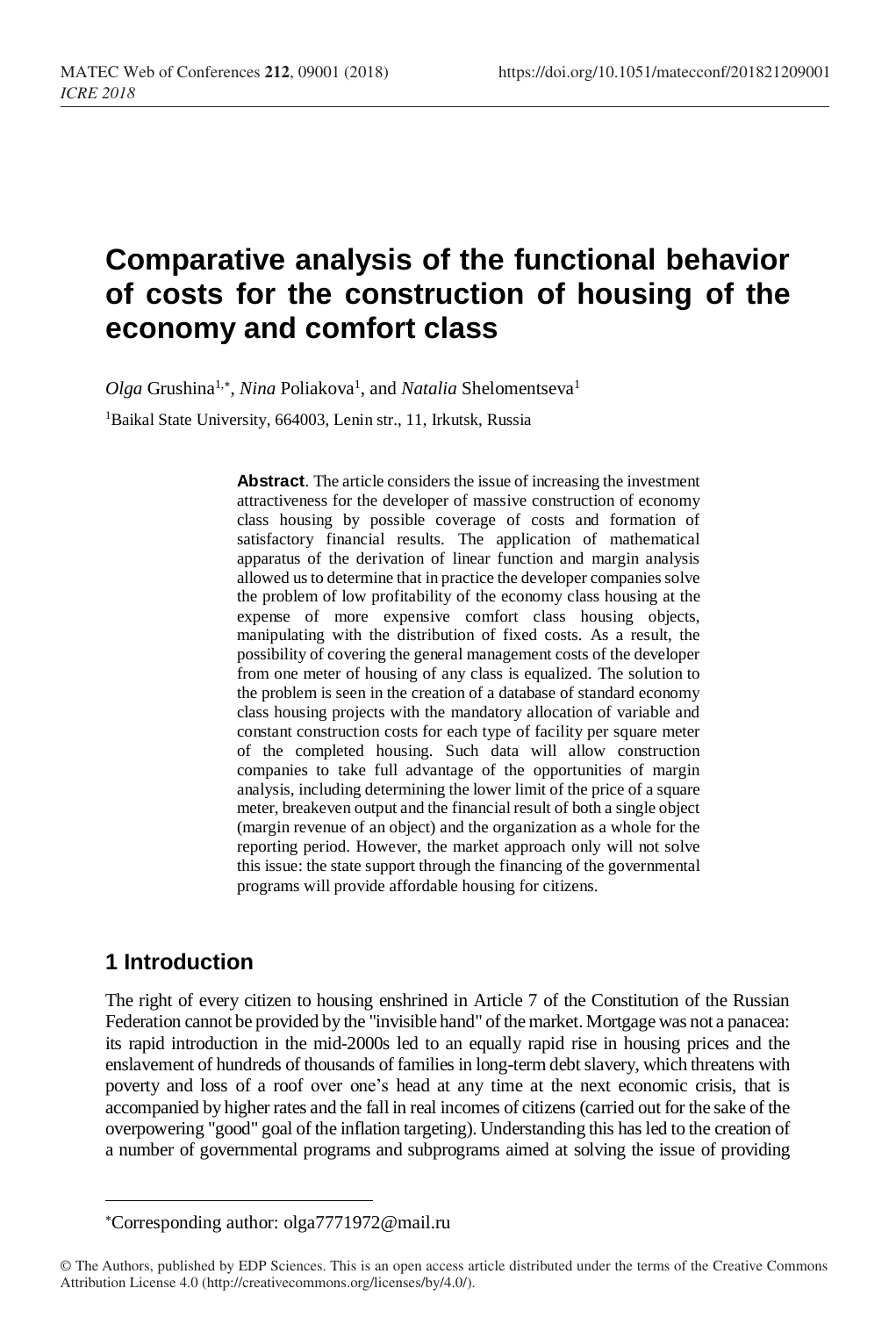affordable housing. The peculiarity of these programs is their target nature and the development of performance indicators that regulate the achievement of goals.

The trend to reduction of the key targets for the implementation of governmental programs also touched upon the program aimed at providing affordable housing for the Russian citizens. The reduction, in particular, affected those indicators that are contained in the Decree of the President of the Russian Federation of May 7, 2012 No. 600, namely: "Decrease in the cost of one square meter of housing by 20 % by increasing the volume of commissioning of the economy class housing", and "Providing affordable and comfortable housing for 60 % of the Russian families, who want to improve their living conditions". Such a situation challenges not brilliant results of the implementation of this governmental program.

It was shown in the Consolidated annual report on the implementation and evaluation of the effectiveness of the governmental programs of the Russian Federation [1] that within the framework of the state program "Provision of affordable and comfortable housing and communal services for citizens of the Russian Federation", the actual volume of housing construction in 2016 amounted to 79.8 million square meters, including 39.9 million square meters of the economy class housing. As a result, the actual value of the indicator decreased by 6.4% compared to 2015 (from 85.3 to 79.8 million square meters). The number of housing units put into operation in 2016 amounted to 1,156 thousand units, which is 3.4% less than in 2015. This is due to the crisis in the economy of the country, which caused a general decrease in the investment expenses of construction companies.

Implementation of the governmental program to provide affordable and comfortable housing directly depends on the capabilities and interest of developers to perform economy class housing. This interest is determined primarily by a clear interpretation of the parameters of such housing, as well as the possibility of optimizing costs at all stages of the construction. A preliminary analysis of the existing official and semi-official definitions of the economy class housing, and the dynamics of key indicators related to the possibility of increasing housing affordability, will show the current trends in this sector of the economy.

#### **2 Dynamics of the main indicators of housing affordability**

In Figures 1 and 2 we have summarized the rate of change in the indicators of price and housing commissioning, the volume of mortgage loans and the welfare of people over the past 12 years in the Russian Federation and the Irkutsk region. The data of the State Committee on Statistics of the Russian Federation have been used. During this period, our country experienced two crisis moments: the global crisis of 2008, which affected the economic situation in 2009, and the default of the ruble at the end of 2014, which had its consequences in 2015.

Figures 1 and 2 present a graphical demonstration of trends in housing construction, housing prices and mortgage loans during a period of rapid development of mortgage, crisis and post-crisis period in Russia and the Irkutsk region. The graphs show a noticeable correlation of the increase in mortgage volumes and the rate of growth in housing prices. Correlation with the introduction of housing is much less noticeable and manifests itself with some time lag.

The rate of increase in housing commissioning throughout the country has a stable growth trend of 4-6%. Rapid development of the mortgage (from 2005 to 2007) led to a jump in the growth of housing commissioning by 16 and 21% in the pre-crisis period. However, the postcrisis period led to a drop in housing commissioning below the level of 2007. In 2011 and 2012, the growth rate was restored to the level of 6.7 and 4.7% per year. The Irkutsk region shows much more contrasting trends: the growth rates of housing construction fluctuated at a higher level than in the Russian Federation: from 9 to 26%, the introduction of mortgages led to an explosive growth in commissioning by 73% in the pre-crisis 2007, reached the pre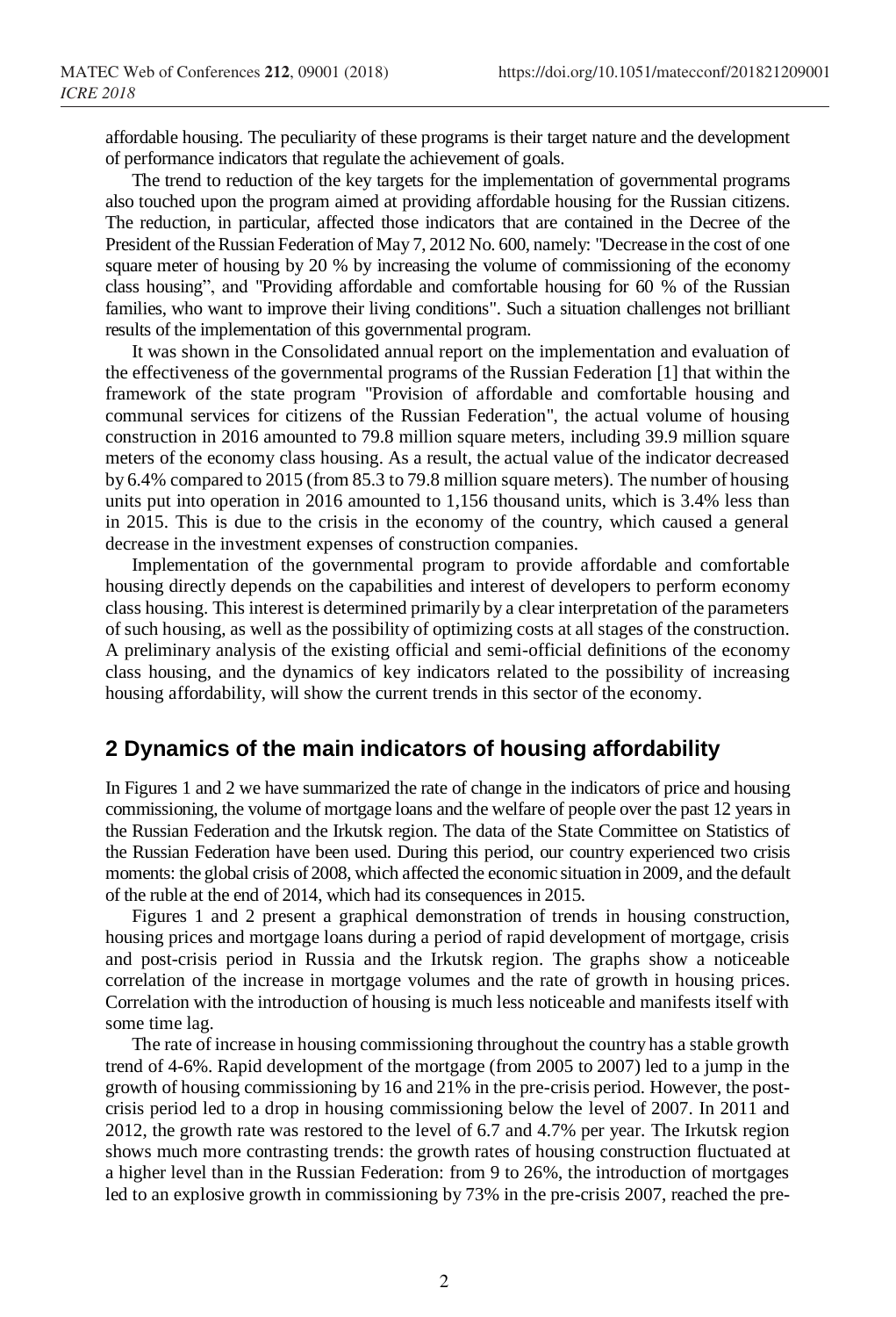crisis level, and the rate of growth remained at the level of 1-4%. 2011 and 2012 show the growth rate of housing 3-4 times higher than in the country as a whole.



**Fig. 1.** The growth rate of housing commissioning, housing prices and the volume of mortgage loans issued in the Russian Federation (calculated and built by the authors based on the state statistics).



**Fig. 2.** The growth rate of housing commissioning, housing prices and the volume of mortgage loans issued in the Irkutsk region (calculated and built by the authors based on the state statistics.

In 2013-2014, in Russia, there was an increase in housing commissioning. A maximum after the mortgage boom of 2005-2006 was observed in 2014  $(+19.4\%)$ ; the fall of the ruble and the sharp rise of the interest rates on loans led to a reduction in commissioning in 2016 by 6.5%. For regions, in particular for the Irkutsk region, the consequences were more radical: already in 2014 housing commissioning fell by 27%, the reasons were not only in the low purchasing power of the population and the jump in lending rates in November (about 50% of housing in the Irkutsk region is commissioned by the end of the fourth quarter), but also ones of local importance - the lack of land, poor pre-design preparation, underdeveloped infrastructure and problems in the commissioning of the housing [2, pp. 12-13]. In 2015,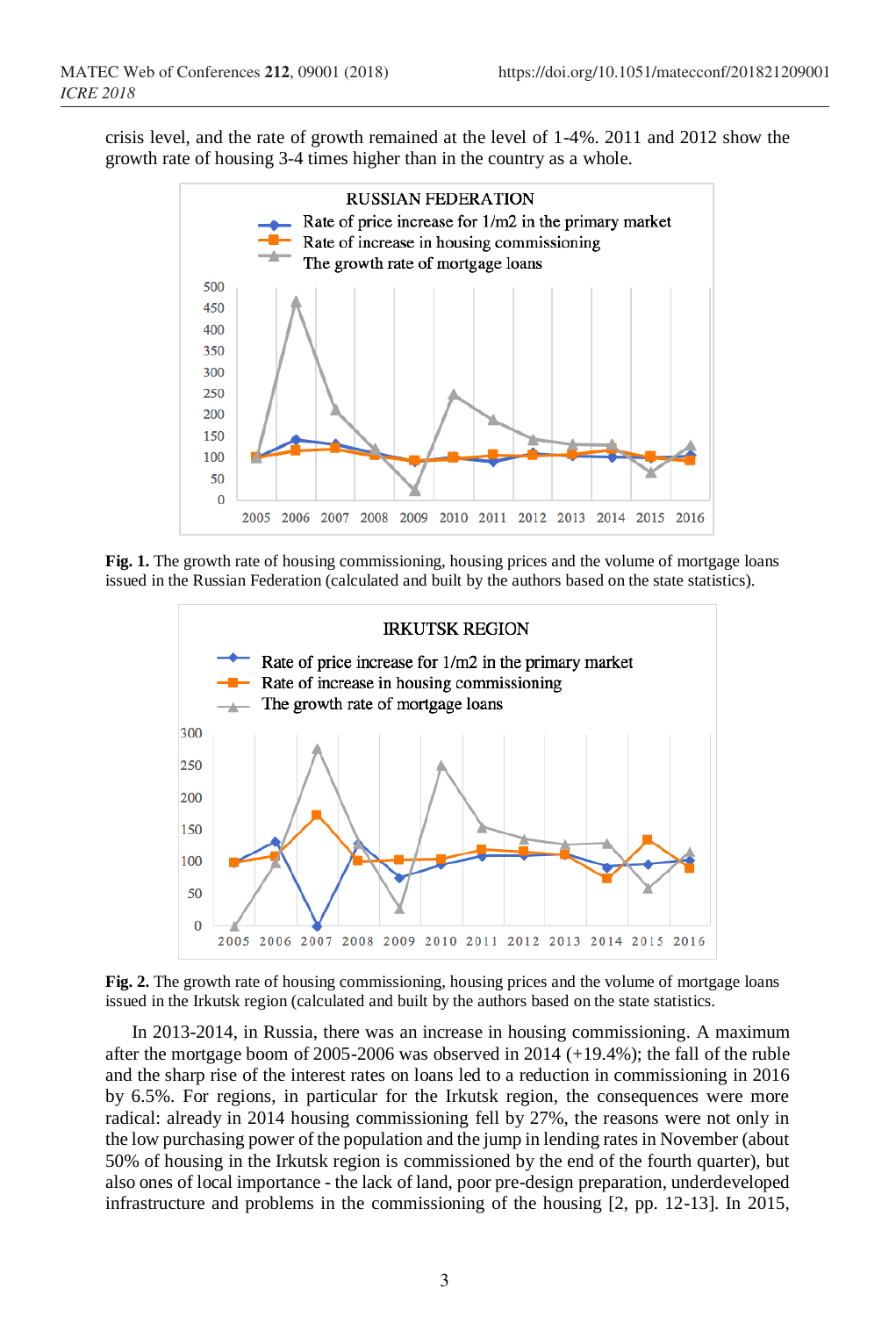unfinished facilities were commissioned, but macroeconomic problems remained, and 2016 showed a decline of 8.5%, coinciding with the all-Russian trend.

The number of apartments built does not decrease, but their area significantly diminished. "One-room apartments ranging from 22 to 25 square meters worth up to 1 million rubles, 750-850 thousand rubles, located in remote areas of the city are in demand. This is so-called "first" housing, which is acquired by young families, students, people moving from small towns and not having the means to purchase an apartment of a larger area in the center of the city "[3, p. 942]. "Having a small but own apartment gives a certain freedom to a young family, but for a long time it will be forced to exist in a small area with all the ensuing consequences - crowding, lack of space for children and adults, the inability to use modern household appliances because of the limited size of the apartment, lack of privacy, etc. The results are the growth of discontent with living conditions, divorces, and the formation of feelings of injustice" [3, p. 942]. Construction companies that were able to refocus on the primary construction of small one-room apartments and follow the changed opportunities of the Russians citizens managed to benefit, despite the fact that the segment of the economy class housing is low-profitable for builders, as profit is formed in the segment of comfort class. "This situation is typical not only for some regions, but also for Russia as a whole. ... There is a danger that in 15-20 years we will face a situation when the secondary housing market will be full of small-sized and morally obsolete housing "[4, p. 49].

The trend of changes in the volume of the issued mortgage loans most vividly correlates with the crisis events in the economy: in Russia as a whole, and in the Irkutsk region, the volume of mortgage loans fell in 2009 by about three quarters, and in 2015 – by a third from previous periods. "So, the volume of loans issued by the end of 2013 more than doubled compared to the beginning of 2008, namely in 2.06. At the same time, based on the analysis, we can say that demand began to grow only since the beginning of 2011, which is connected with the financial crisis of 2008" [5, p. 30].

"The mortgage market in the first half of 2016 grew by 44%, but did not reach the volume of 2014. High growth rates are explained by the effect of a low base (in the first half of 2015, the volume of mortgage loans fell by 40% as compared to the first half of the year 2014), and support from the subsidy program (40% of the total volume of mortgage loans - 145 thousand loans worth 262 billion rubles" [6, p. 948].

The statistics cited confirm that housing construction, as the main factor in the growth of housing provision in the country and in the regions, is currently in bad times, and therefore, needs to be stimulated by both investors and the federal and regional government. The problem of housing provision, in our opinion, cannot be solved without active state intervention.

A perfect market (perfect competition) cannot provide all citizens with housing by their methodological nature, and such a market does not exist. The modern market contains a number of imperfections, which studies modern economic science and which inevitably, since the time of J. Keynes, comes to the conclusion that it is necessary to overcome imperfections of the market with the help of the state [7].

## **3 Calculation of the function of the cost behavior for building a square meter of housing**

Territorial development of the city due to the construction of micro-districts of the economy class on its outskirts is a widespread process in Russia in general, and in Irkutsk in particular. Affordable housing in these new buildings provides the possibility of implementing resettlement programs from dilapidated and emergency housing, the consequences of natural disasters, relocation from areas equivalent to the Far North. Due to what factors the decline in prices for housing of this class is provided?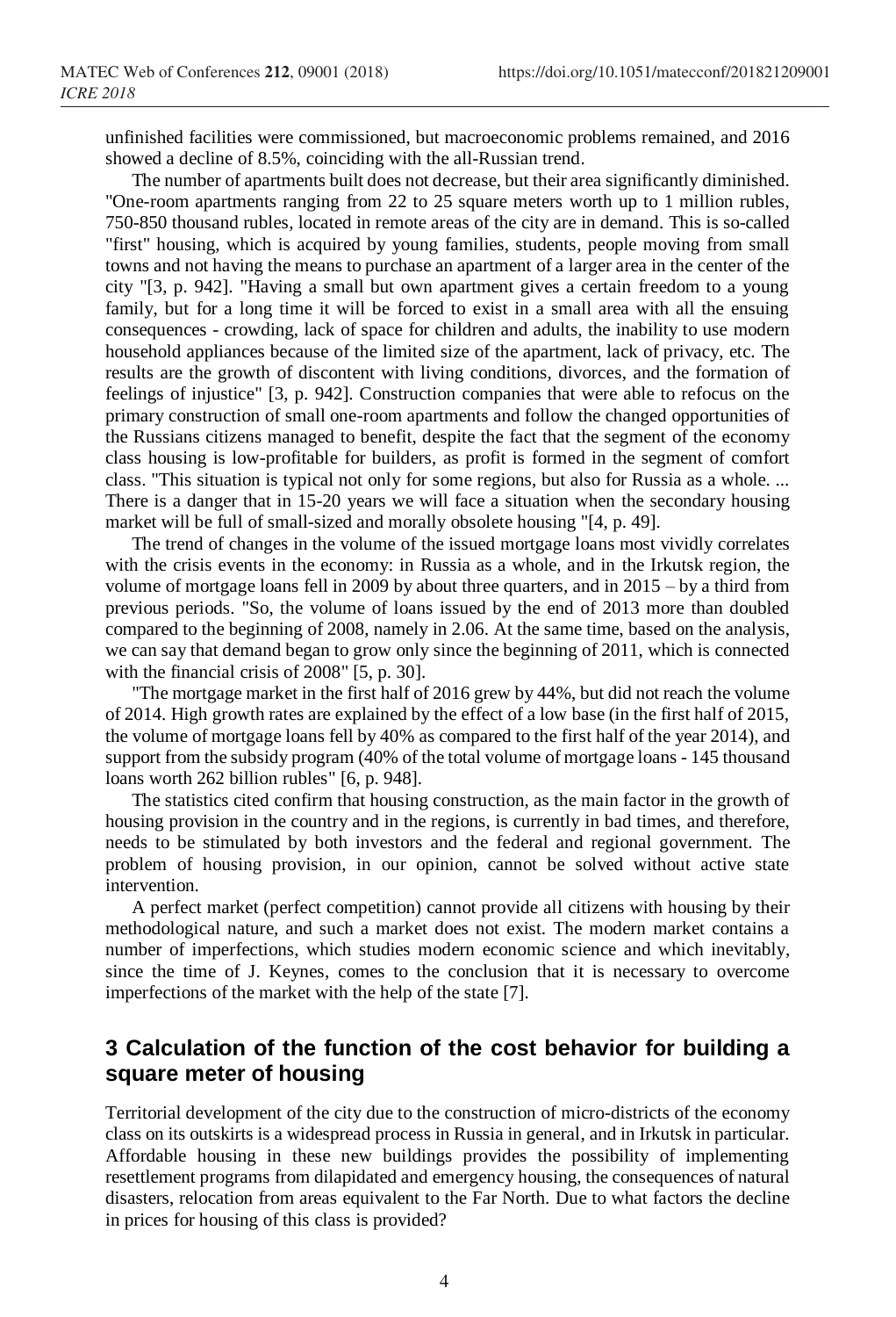First of all, we have to determine what kind of housing is considered to be an economy class one: contracts for the acquisition of which per 1 sq. m. of the total area of such residential premises does not exceed the minimum of 35 thousand rubles or 80% of the market value of 1 sq. m. of total area. In accordance with the order of the Ministry of Regional Development "On approval of methodological guidelines for determining the characteristics of the economy class housing" the size of an individual house should not exceed 150 m2, and the area of apartments is limited to 126 m2. One-room apartment can be recognized as the economy class housing, if its size is limited to 28-45 m2, two-room apartment - 44-60 m2. The minimum area of the room (14 m2) and the kitchen (5 m2) has been established [8, 250]. Many studies have been devoted to this type of housing, both in legal and technological aspects [9, 10, 11].

We believe that we should pay attention to the structure and function of the cost behavior for such objects. To do this, let us consider a structural analysis of the cost of the companydeveloper on the example of the two objects - "Nizhniaia Lisikha" and "Lugovoie". "Nizhniaia Lisikha" is a multi-apartment nineteen-store residential building with built-in nonresidential premises and an underground parking lot, located in Oktyabrsky district of Irkutsk on Baikalskaia Street, belongs to the category of comfortable housing. The technology of the structure – it is monolithic reinforced concrete. The time frame for the construction of the project "Nizhniaia Lisikha" was from February 2016 to November 2017, the planned cost of the construction was 1,128,000 thousand rubles.

The project "Lugovoie" belongs to the category of economy class housing, it provides for the construction of 9 six-store multi-apartment residential buildings in the working village of Markovo of the Markovsky municipality of the Irkutsk region with construction dates from March 2015 to December 2016. Technologically it is masonry autoclaved aerated concrete blocks. The planned construction cost is 573,000 thousand rubles.

Structural analysis has shown that the largest share in the total amount of costs is taken by direct costs for (costs for production) - 81.26%, where 52.99% - for materials, 27.44% costs for subcontracting and production services, 13.92% - transportation services, 5.65% wages of workers. Preparatory expenses were 7.24%, where 90.50% - expenses for the project, 7.79% - expenses for registration of land for construction, 1.70% - design costs. Preparatory costs are very specific for the construction, and they are at the level of almost 1/10 of the total costs.

Let us construct the equation of the cost behavior using the method of the higher and lower points. The coefficients of the cost equation  $y = a + b \cdot x$  are defined as follow:

$$
b = \frac{y^{\max} - y^{\min}}{x^{\max} - x^{\min}} \tag{1}
$$

$$
a = y^{max} - b \cdot x^{max}, \qquad (2)
$$

$$
a = y^{min} - bx^{min}, \tag{3}
$$

where *a* - constant costs for the period; *b* - specific variable costs per unit of volume. The method of the highest and lowest point allows us to divide costs into constants and variables from the data of the dynamic series. We had quarterly data on the total costs and volumes of construction work for the objects under consideration (Tables 1-2).

**Table 1.** The scope of construction works and costs for the object "Nizhniaia Lisikha".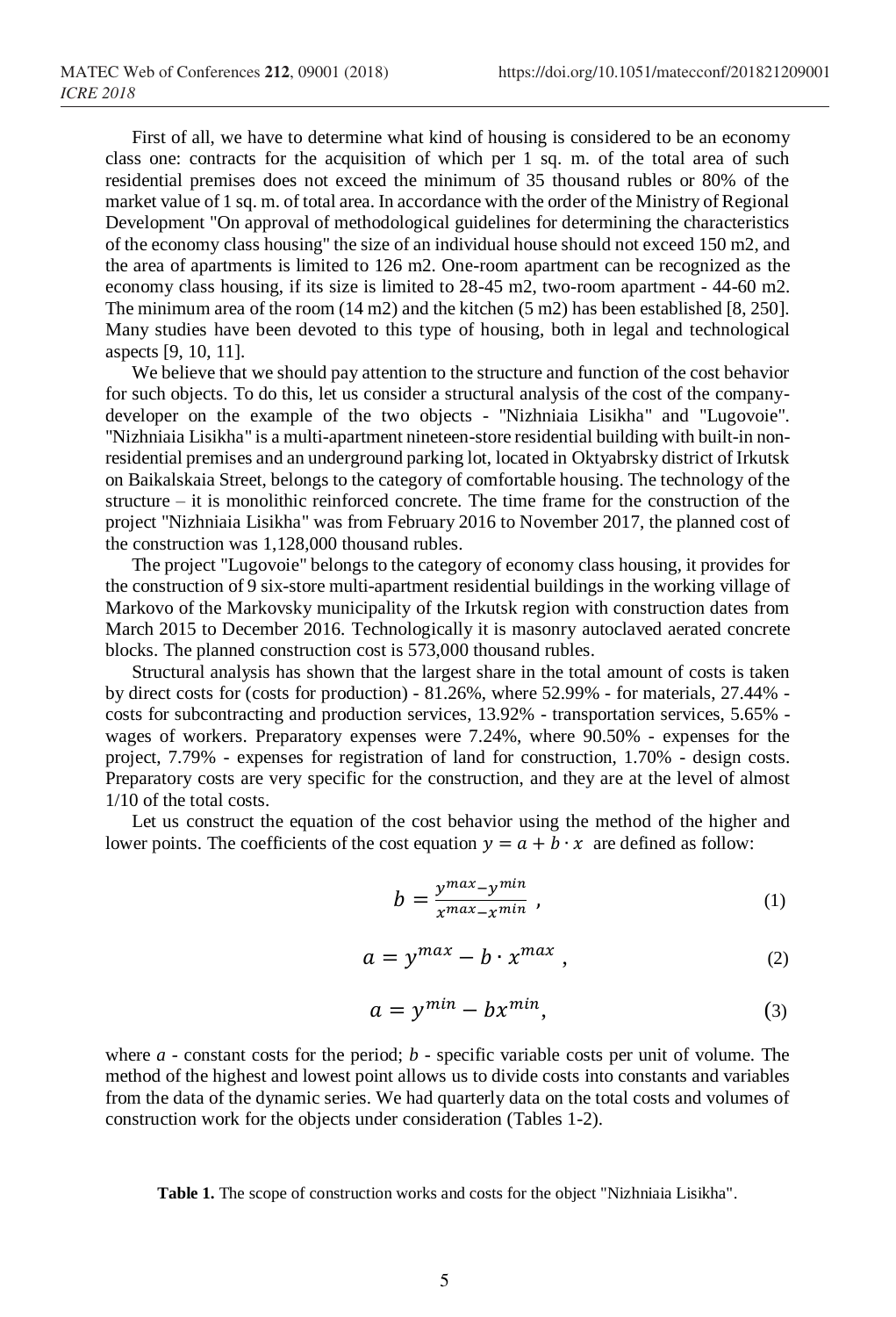| "Nizhniaia Lisikha"   | 1 quarter | 2 quarter | 3 quarter | 4 quarter | Total.<br>2016 |
|-----------------------|-----------|-----------|-----------|-----------|----------------|
| The scope of work     |           |           |           |           |                |
| $(m2)$ , 2016         | 391.89    | 877.60    | 1 838.00  | 1 010.07  | 4 117.56       |
| Revenue (62           |           |           |           |           |                |
| thousand rubles per 1 |           |           |           |           |                |
| m2)                   | 24 297.18 | 54 411.2  | 113 956   | 62 624.34 | 255 288.72     |
| Total costs, thousand |           |           |           |           |                |
| rubles                | 25413.51  | 28865.55  | 87878.22  | 15660.06  | 157817.3       |

As a result, the cost function for the "Nizhniaia Lisikha" object looks like this:

$$
y = 8485,82 + 43,195 \cdot x,\tag{4}
$$

where:  $y$  – total cost;  $x$  - the volume of completed construction work in m2, or

$$
y = 8485,82 + 0,6967 \cdot x,\tag{5}
$$

*у* – total cost; *х* - revenue, thousand rubles.

If we consider the obtained equations (4) and (5) in terms of the variables  $(x, y)$ , then the point of intersection of the lines with the ordinate axis for zero volume shows the magnitude of fixed expenses for the quarter (8485.82 thousand rubles), and the coefficients 43.195 thousand rubles and 0.6967 thousand rubles show the value of variable costs per 1 m2 and per 1 thousand rubles of revenue.

Similarly, we will calculate the cost equation for "Lugovoie", using the data in Table 2.

Table 2. The scope of construction works and costs for the object "Lugovoie".

| "Lugovoie"            | 1 quarter | 2 quarter | 3 quarter  | 4 quarter     | <b>Total</b> , 2016 |
|-----------------------|-----------|-----------|------------|---------------|---------------------|
| The scope of work     |           |           |            |               |                     |
| $(m2)$ , 2016         | 1748,07   | 2 839,09  | 3 853,05   | 3 5 3 2 , 6 4 | 11 972,86           |
| Revenue (62           |           |           |            |               |                     |
| thousand rubles per 1 |           |           |            |               |                     |
| m2                    | 67475,5   | 109588,87 | 148 727,73 | 136 359,9     | 462152,40           |
| Total costs,          |           |           |            |               |                     |
| thousand rubles       | 19726,02  | 31959,33  | 54817,06   | 18607,74      | 136 600,8           |

As a result, the cost function for the "Lugovoie" object looks like this:

$$
y = -9415,16 + 16,67 \cdot x,\tag{6}
$$

where:  $y$  – total cost;  $x$  - the volume of completed construction work in m2, or

$$
y = -9415,16 + 0,4319 \cdot x,\tag{7}
$$

*у* – total cost; *х* - revenue, thousand rubles.

If we consider equations  $(6)$ ,  $(7)$  in terms of the variables  $(x, y)$ , then the point of intersection of the lines with the ordinate axis for zero volume shows the magnitude of fixed costs for the quarter (-9415.16 thousand rubles), and the coefficients  $b = 16.67$  thousand rubles and  $b = 0.4319$  thousand rubles show the value of variable costs per 1 m2 and per thousand rubles of revenue.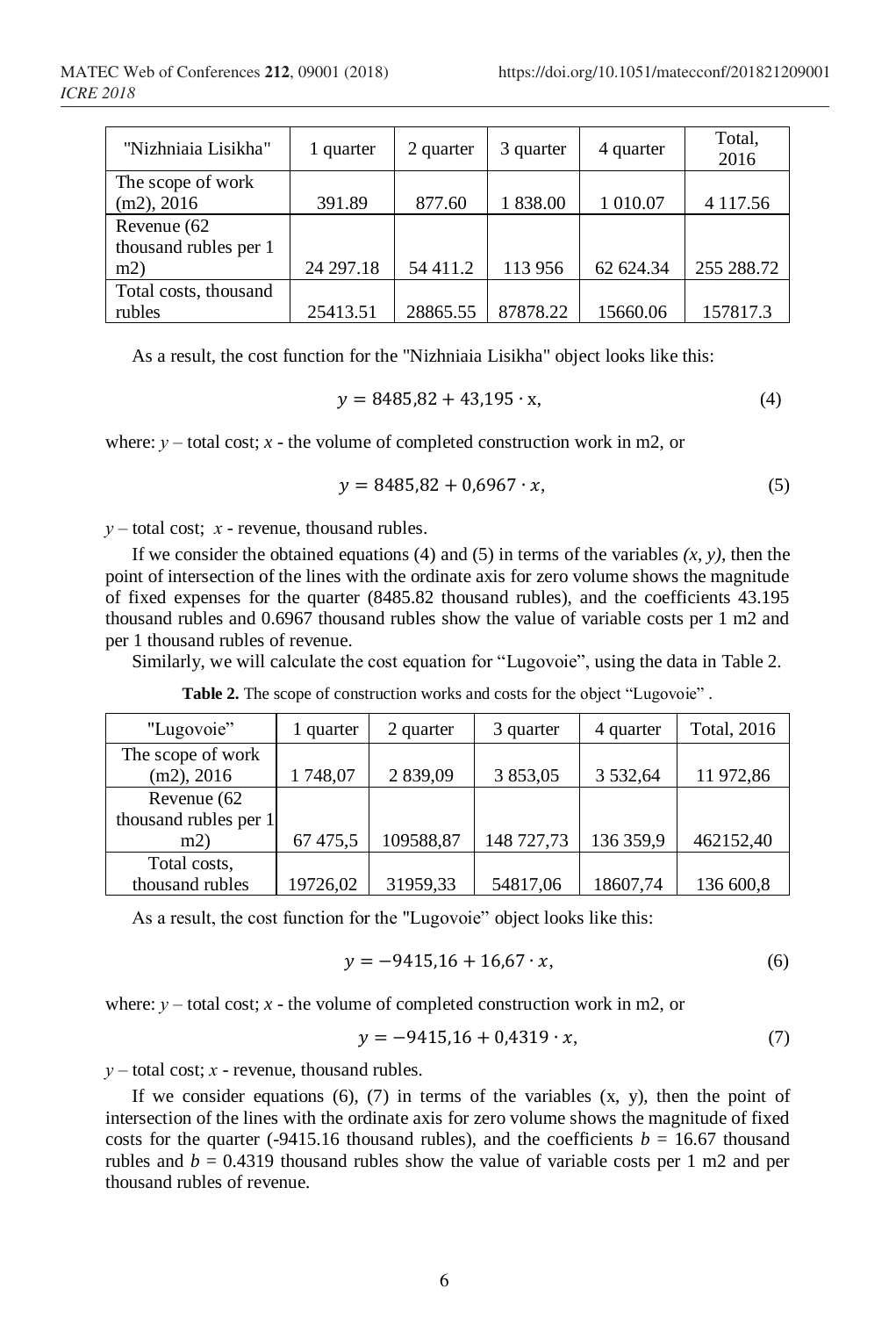In the cost equation, negative fixed costs are explained by the fact that there is a hidden process of covering the fixed costs of "Lugovoie" at the expense of the more expensive "Nizhniaia Lisikha". In practice, this is quite realistic, because how to build a housing of the economy class? To return constant costs from other construction sites.

"Initially, the segment of the economy class housing is low-profitable for builders; profit is formed in the segment of business class. But statistics show that the economy class housing is the most in demand on the housing market" [13, p. 97]. We believe that the low profitability of the economy class housing is compensated by its volumes; construction organizations can win, first, on the effect of scale, and secondly, to cover their constant costs by selling more expensive facilities, which our calculations confirmed.

The simplicity and accessibility of the method of higher and lower points is the reason for its wide application. However, a significant disadvantage of this method is the fact that its reliability entirely depends on the choice of points; in this case, it is necessary to exclude random, uncharacteristic points from the calculation. Applying this method of allocating costs to the variable and constant parts, one can get fairly early enough preliminary data, primarily for conducting a margin analysis, which, if necessary, can be cross-checked and refined.

Marginal analysis of the cost of housing of various classes for the same developer is the most obvious method of opening reserves of investors' interests in the implementation of governmental programs to ensure the availability of housing for the population of the Russian Federation.

We conducted a marginal analysis of revenues and costs per square meter of housing construction of the economy and comfort class facilities, sharing costs directly by their economic nature.

To conduct a margin analysis, one must modify the initial cost classification of the company, referring costs to those that have a variable or permanent nature.

- 1. Variable costs:
- Direct costs:
- − materials;
- − transport services;
- subcontracting and production services;
- workers' wages and taxes;

Variable manufacturing production overhead (MPO):

- wages of workers (contributions to extra-budgetary funds);
- maintenance of workers (overalls, means of protection, food).
	- 2. Fixed costs:

Fixed manufacturing production overhead:

- electricity;
- other communal services;
- safeguarding land, buildings, premises;
- − repair, maintenance and operation of machinery and equipment;
- − salary of maintenance staff;
- − salaries of maintenance staff (contributions to extra-budgetary funds);
- − maintenance of staff;
- property tax and transport tax;

Preparatory costs;

*General management costs;*

*Commercial costs.*

In the calculations, we deliberately do not include general management and commercial costs of the organization as a whole, since they are covered by the object profit margin (the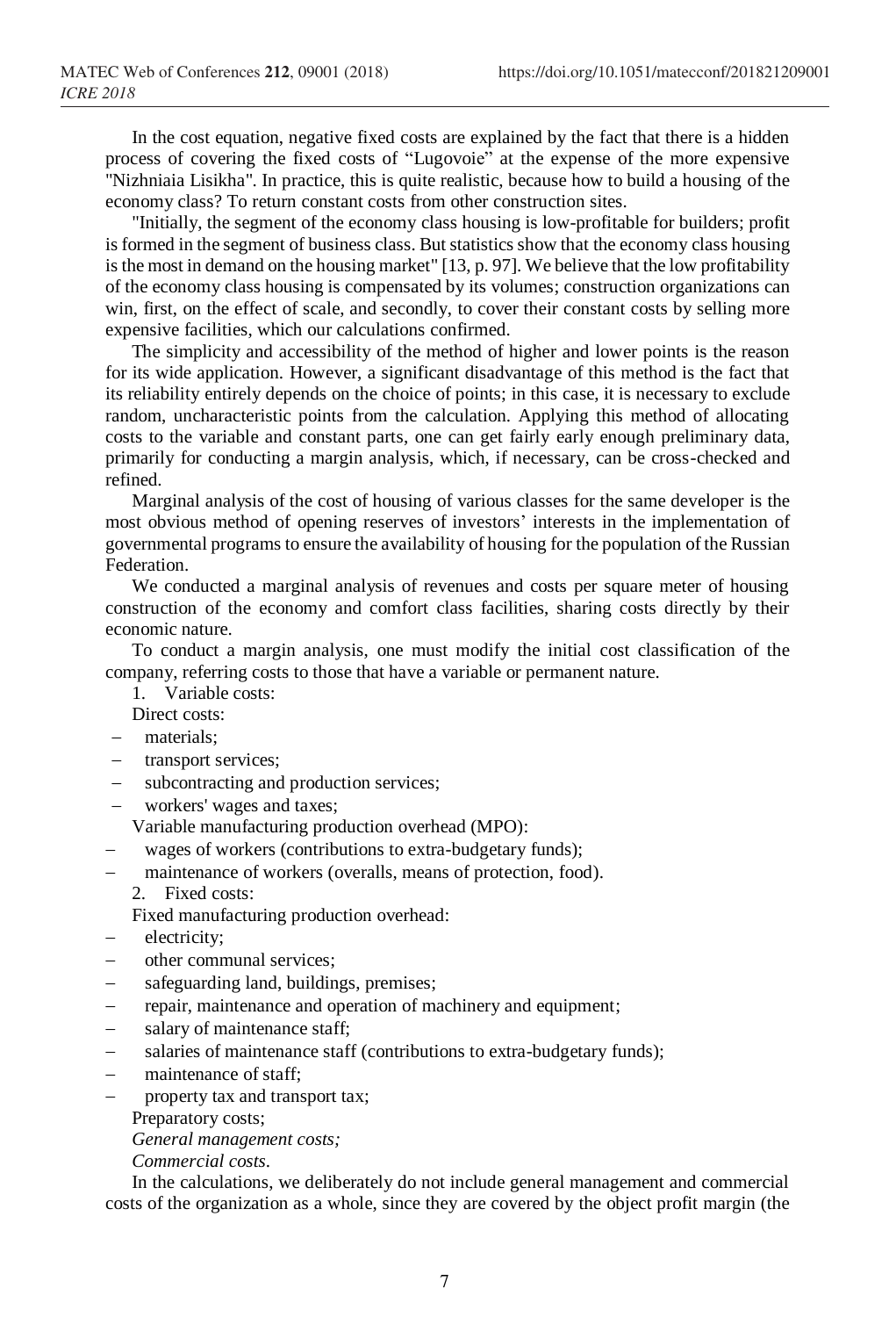difference between the profit margins of the object and the fixed costs that are linked to the object) [14].

The results of the calculation are presented in Table 3.

| Object                 | Average<br>price | Variable<br>costs | Marginal<br>revenue | Fixed costs<br>of the<br>objects | Marginal revenue<br>on the object |
|------------------------|------------------|-------------------|---------------------|----------------------------------|-----------------------------------|
| "Nizhniaia<br>Lisikha" | 62 000           | 31 278            | 30 722              | 4 0 6 0                          | 26 662                            |
| "Lugovoie<br>, 2       | 38 600           | 10 510            | 28 090              | 581                              | 27509                             |

**Table 3.** The incomes and expenses of the developer per  $1 \text{ m}^2$  of housing, rubles.

As a result of direct counting, variable costs per 1 m2 for both objects turned out to be less than those deduced mathematically (the conditionally constant nature of costs is perceived by the mathematical apparatus as variable), but the assumption has been confirmed that fixed costs are attributed to more expensive objects: fixed costs of 1m2 of "Nizhniaia Lisikha" happened to be seven times higher than the same expenses of "Lugovoie"! In this way, the construction company receives approximately equal amount of marginal revenue per square meter of an object of any class.

## **4 Conclusion**

The problem of ensuring the availability of housing cannot be solved without a clear vision of the parameters of economy class housing, technology of its construction and economic justification of costs, which can make attractive investments in the construction of housing of this class.

We agree with the authors who outline the following factors for reducing the cost of housing construction: public funding at the design level and creation of the municipal infrastructure base [15, p. 23]; the use of standard (re-applied) projects to reduce the cost of construction at the design stage [4, P. 56]; the use of cheap building technologies, widely used in the global practice [10, p. 170].

We believe that a clear definition of parameters of such housing and the creation of a database of standard projects, including, inter alia, the values of basic variables and fixed costs per 1 m2 of the facility will allow potential developers, for a short number of iterations, to determine the breakeven volume of housing construction, the amount of coverage of their management expenses, and possible profit from the sale of potential objects.

## **References**

- 1. Government of Russia, *Consolidated annual report on the implementation and evaluation of the effectiveness of state programs of the Russian Federation in 2016* (http://static.government.ru/media/files/i0d1XvJka1R0C7eEgp2p5nHHhbnHyVH8.pd f, 2016)
- 2. L. A. Kaverzina, T. I. Kubasova, O. K. Belsky, A. V. Dobrya, Problems of Social and Economic Development of Siberia, **2(28)**, 9-15 (2017)
- 3. T. V. Svetnik, Bulletin of the Irkutsk State Economic Academy, **25(6)**, 941-946 (2015)
- 4. Yu. V. Medianik, Housing Strategies, **1(1)**, 45-60 (2014)
- 5. O. I. Korotkova, Law and Order in the Modern Society, **20**, 25-36 (2014)